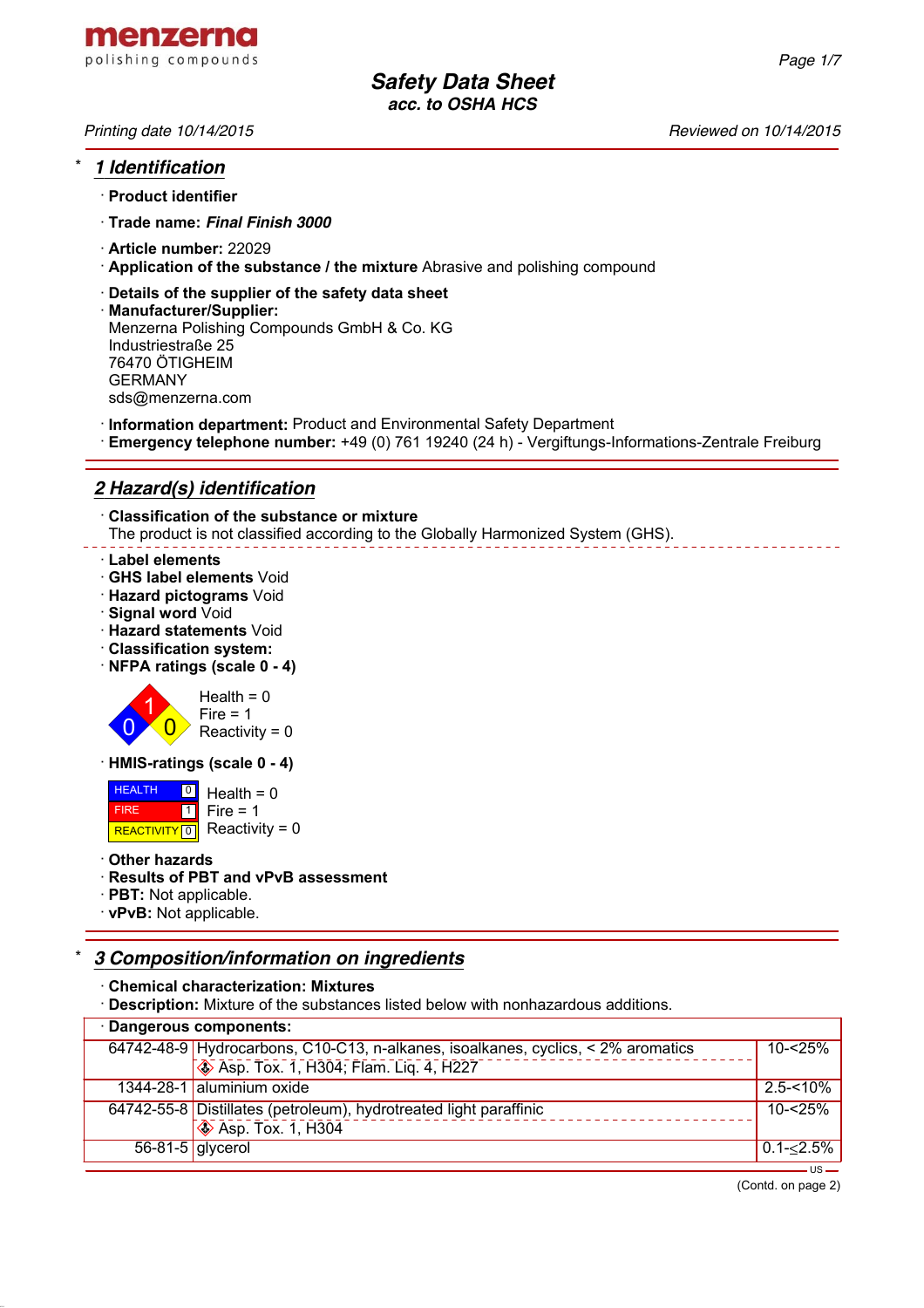menzerna polishing compounds

**Trade name:** *Final Finish 3000*

*Printing date 10/14/2015 Reviewed on 10/14/2015*

(Contd. of page 1)

### *4 First-aid measures*

- · **Description of first aid measures**
- · **General information:** No special measures required.
- · **After inhalation:** Supply fresh air; consult doctor in case of complaints.
- · **After skin contact:**

Immediately wash with water and soap and rinse thoroughly.

If skin irritation continues, consult a doctor.

- · **After eye contact:**
- Rinse opened eye for several minutes under running water. If symptoms persist, consult a doctor.
- · **After swallowing:**

Rinse out mouth and then drink plenty of water.

If symptoms persist consult doctor.

- · **Information for doctor:**
- · **Most important symptoms and effects, both acute and delayed** No further relevant information available.
- · **Indication of any immediate medical attention and special treatment needed** Treat according to symptoms.

# *5 Fire-fighting measures*

- · **Extinguishing media**
- · **Suitable extinguishing agents:** Water spray, foam, dry powder or carbon dioxide.
- · **For safety reasons unsuitable extinguishing agents:** Water with full jet
- · **Special hazards arising from the substance or mixture** Nitrogen oxides (NOx)
- · **Advice for firefighters**

· **Protective equipment:**

Wear self-contained respiratory protective device.

Wear fully protective suit.

# *6 Accidental release measures*

· **Personal precautions, protective equipment and emergency procedures**

Keep unnecessary personnel away. Ensure adequate ventilation. Use personal protection recommended in section 8.

- · **Environmental precautions:**
- Dilute with plenty of water.

Do not allow to enter sewers/ surface or ground water.

- · **Methods and material for containment and cleaning up:**
- Absorb with liquid-binding material (sand, diatomite, acid binders, universal binders, sawdust).
- **Reference to other sections** See Section 7 for information on safe handling. See Section 8 for information on personal protection equipment. See Section 13 for disposal information.

## *7 Handling and storage*

- · **Handling:**
- · **Precautions for safe handling** No special precautions are necessary if used correctly.
- · **Information about protection against explosions and fires:** No special measures required.
- · **Conditions for safe storage, including any incompatibilities**
- · **Storage:**
- · **Requirements to be met by storerooms and receptacles:**
- Store in a well-ventilated place. Storage temperature: between 15 °C and 25 °C.
- · **Information about storage in one common storage facility:** Not required.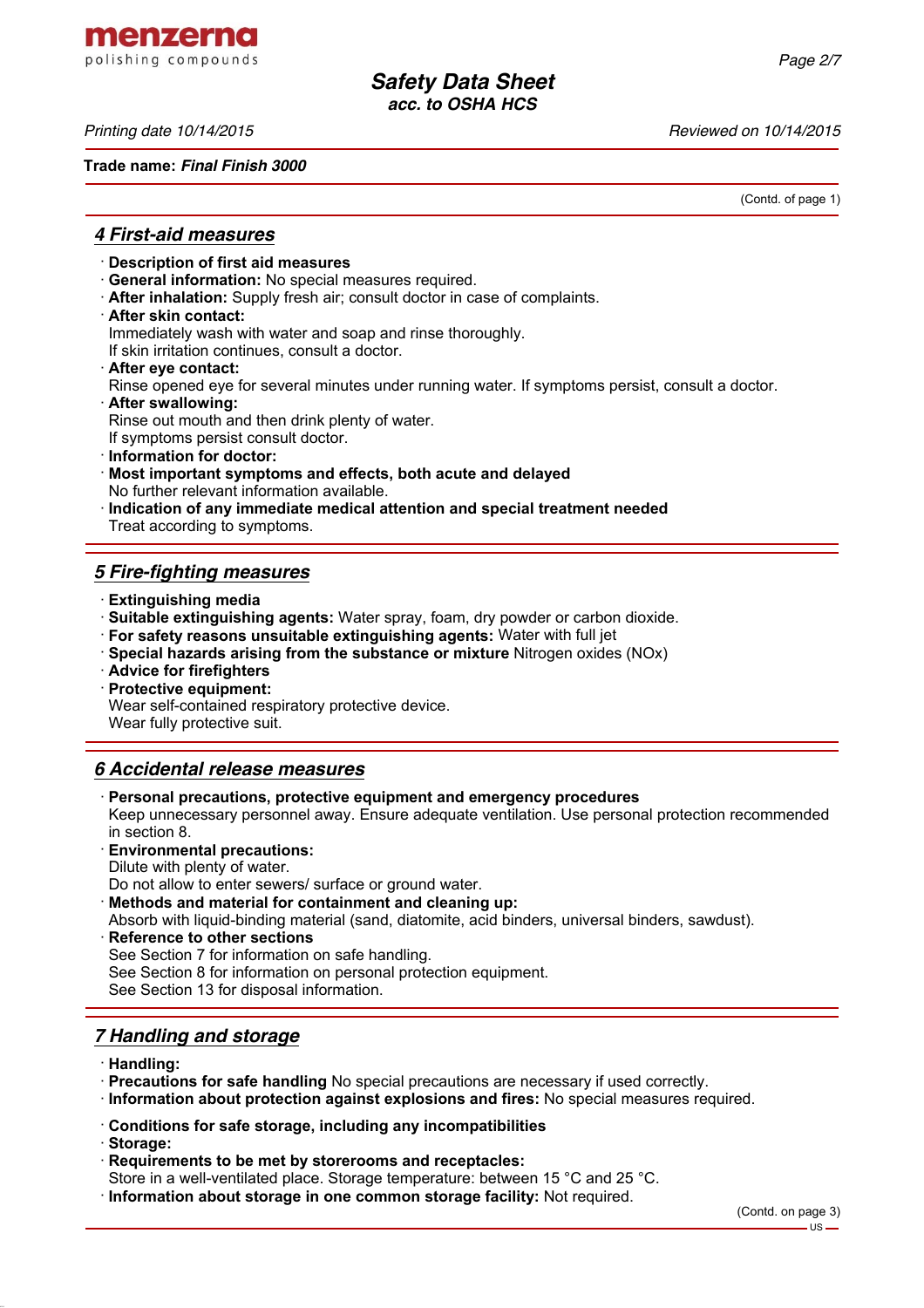*Printing date 10/14/2015 Reviewed on 10/14/2015*

**Trade name:** *Final Finish 3000*

(Contd. of page 2)

· **Further information about storage conditions:** None.

· **Specific end use(s)** No further relevant information available.

#### \* *8 Exposure controls/personal protection*

· **Additional information about design of technical systems:** No further data; see item 7.

#### · **Control parameters**

| Components with limit values that require monitoring at the workplace: |                                                                                                              |  |  |  |
|------------------------------------------------------------------------|--------------------------------------------------------------------------------------------------------------|--|--|--|
| 1344-28-1 aluminium oxide                                              |                                                                                                              |  |  |  |
| PEL.                                                                   | Long-term value: 15 <sup>*</sup> ; 15 <sup>**</sup> mg/m <sup>3</sup><br>*Total dust; ** Respirable fraction |  |  |  |
| REL                                                                    | Long-term value: 10* 5** mg/m <sup>3</sup><br>as Al*Total dust**Respirable/pyro powd./welding f.             |  |  |  |
| TLV                                                                    | Long-term value: 1* mg/m <sup>3</sup><br>as AI; *as respirable fraction                                      |  |  |  |
| 64742-55-8 Distillates (petroleum), hydrotreated light paraffinic      |                                                                                                              |  |  |  |
|                                                                        | TWA Long-term value: 5 mg/m <sup>3</sup>                                                                     |  |  |  |
| 56-81-5 glycerol                                                       |                                                                                                              |  |  |  |
| PEL.                                                                   | Long-term value: 15* 5** mg/m <sup>3</sup><br>mist; *total dust **respirable fraction                        |  |  |  |
| TLV -                                                                  | <b>TLV</b> withdrawn-insufficient data human occup. exp.                                                     |  |  |  |
|                                                                        | Additional information: The lists that were valid during the creation were used as basis.                    |  |  |  |

- · **Exposure controls**
- · **Personal protective equipment:**
- · **General protective and hygienic measures:**
- The usual precautionary measures for handling chemicals should be followed.
- · **Breathing equipment:** Not necessary if room is well-ventilated.
- · **Protection of hands:**
- Protective gloves are recommended.

The glove material has to be impermeable and resistant to the product/ the substance/ the preparation. Due to missing tests no recommendation to the glove material can be given for the product/ the preparation/ the chemical mixture.

Selection of the glove material on consideration of the penetration times, rates of diffusion and the degradation

#### · **Material of gloves**

The selection of the suitable gloves does not only depend on the material, but also on further marks of quality and varies from manufacturer to manufacturer. As the product is a preparation of several substances, the resistance of the glove material can not be calculated in advance and has therefore to be checked prior to the application.

· **Penetration time of glove material**

The exact break through time has to be found out by the manufacturer of the protective gloves and has to be observed.

- · **Eye protection:** Safety glasses
- **Body protection:** Protective work clothing

(Contd. on page 4)

 $-$  US  $-$ 

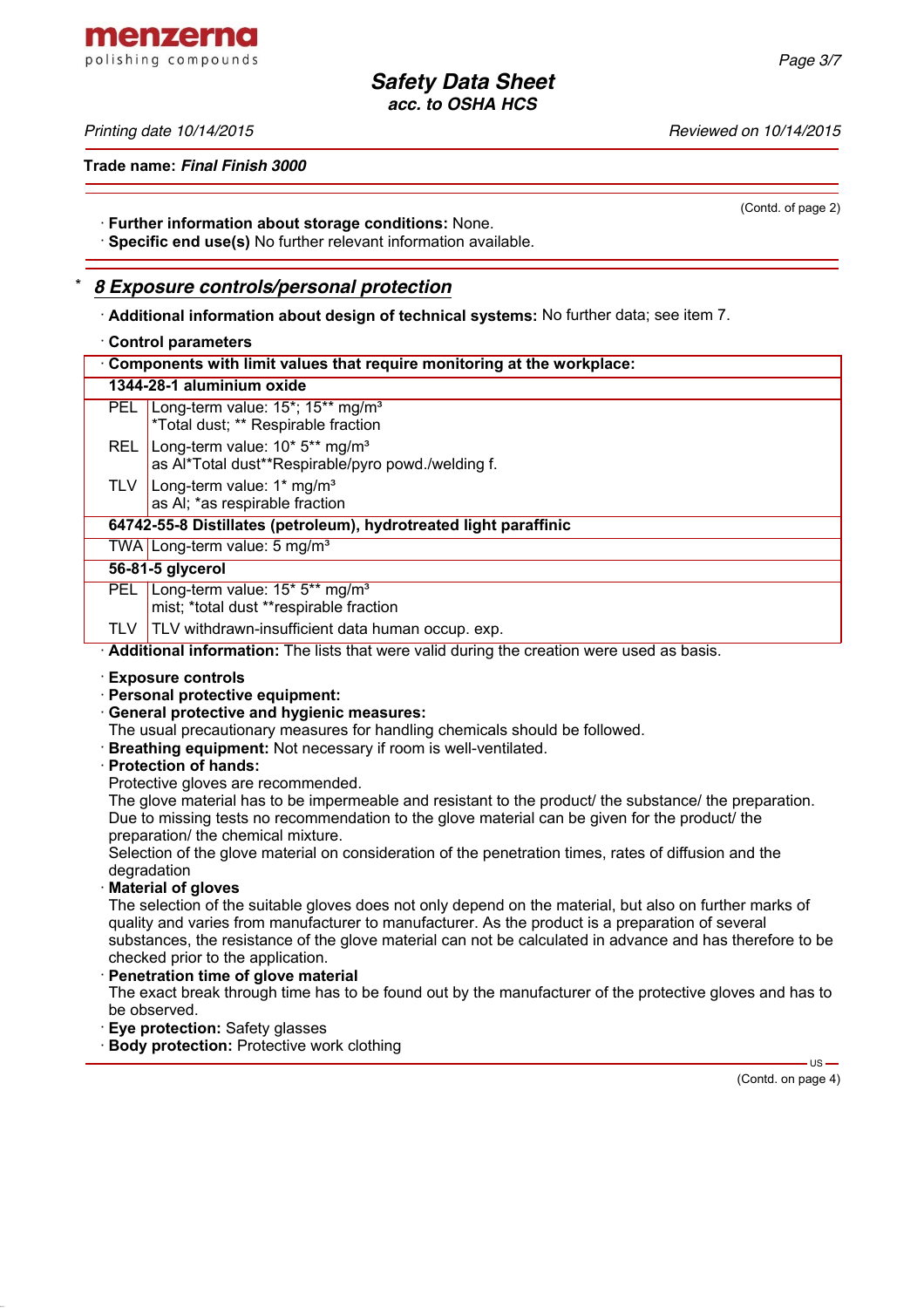**Trade name:** *Final Finish 3000*

(Contd. of page 3)

| 9 Physical and chemical properties                                                                     |                                                |  |  |  |
|--------------------------------------------------------------------------------------------------------|------------------------------------------------|--|--|--|
| · Information on basic physical and chemical properties<br><b>General Information</b><br>· Appearance: |                                                |  |  |  |
| Form:                                                                                                  | <b>Viscous</b>                                 |  |  |  |
| Color:                                                                                                 | <b>White</b>                                   |  |  |  |
| Odor:                                                                                                  | Characteristic                                 |  |  |  |
| Odour threshold:                                                                                       | Not determined.                                |  |  |  |
| $\cdot$ pH-value at 20 °C (68 °F):                                                                     | > 7                                            |  |  |  |
| Change in condition<br><b>Melting point/Melting range:</b><br><b>Boiling point/Boiling range:</b>      | Undetermined.<br>$> 100 °C$ ( $> 212 °F$ )     |  |  |  |
| · Flash point:                                                                                         | $> 100 °C$ ( $> 212 °F$ )                      |  |  |  |
| · Flammability (solid, gaseous):                                                                       | Not applicable.                                |  |  |  |
| · Decomposition temperature:                                                                           | Not determined.                                |  |  |  |
| · Auto igniting:                                                                                       | Product is not selfigniting.                   |  |  |  |
| Danger of explosion:                                                                                   | Product does not present an explosion hazard.  |  |  |  |
| $\cdot$ Density at 20 °C (68 °F):                                                                      | 1 g/cm <sup>3</sup> (8.345 lbs/gal)            |  |  |  |
| · Relative density                                                                                     | Not determined.                                |  |  |  |
| · Vapour density                                                                                       | Not determined.                                |  |  |  |
| <b>Evaporation rate</b>                                                                                | Not determined.                                |  |  |  |
| Solubility in / Miscibility with<br><b>Water:</b>                                                      | Partly miscible.                               |  |  |  |
| · Partition coefficient (n-octanol/water): Not determined.                                             |                                                |  |  |  |
| · Viscosity:                                                                                           |                                                |  |  |  |
| Dynamic:<br>Kinematic at 40 °C (104 °F):                                                               | Not determined.<br>$> 20.5$ mm <sup>2</sup> /s |  |  |  |
| · Solvent content:                                                                                     |                                                |  |  |  |
| <b>VOC content:</b>                                                                                    | 13.0 %                                         |  |  |  |
|                                                                                                        | 715.3 g/l / 5.97 lb/gl                         |  |  |  |
| $\cdot$ Other information                                                                              | No further relevant information available.     |  |  |  |

# *10 Stability and reactivity*

· **Reactivity** None under normal conditions.

· **Chemical stability**

· **Thermal decomposition / conditions to be avoided:**

No decomposition if used according to specifications.

· **Possibility of hazardous reactions** No dangerous reactions known.

· **Conditions to avoid** No further relevant information available.

· **Incompatible materials:** No further relevant information available.

· **Hazardous decomposition products:** No dangerous decomposition products known.

(Contd. on page 5)

 $-$  US  $-$ 



*Printing date 10/14/2015 Reviewed on 10/14/2015*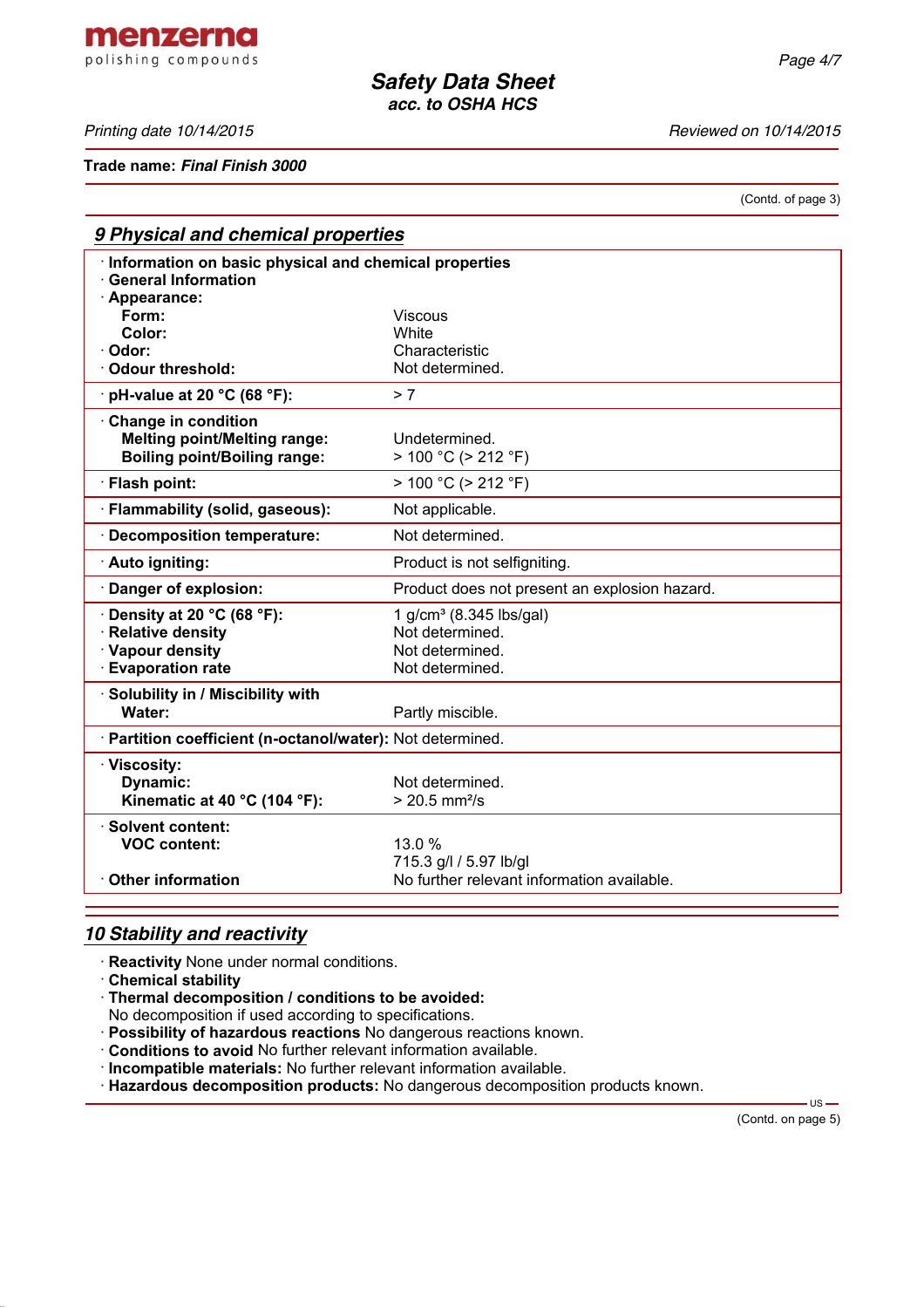menzerna polishing compounds

*Printing date 10/14/2015 Reviewed on 10/14/2015*

**Trade name:** *Final Finish 3000*

(Contd. of page 4)

## \* *11 Toxicological information*

· **Information on toxicological effects**

#### · **Acute toxicity:**

#### · **LD/LC50 values that are relevant for classification:**

**64742-48-9 Hydrocarbons, C10-C13, n-alkanes, isoalkanes, cyclics, < 2% aromatics**

Oral LD50 >5000 mg/kg (rat)

Dermal LD50  $\geq$ 3000 mg/kg (rab)

# · **Primary irritant effect:**

- · **on the skin:** No irritant effect.
- · **on the eye:** No irritating effect.
- · **Sensitization:** No sensitizing effects known.
- · **Additional toxicological information:**

The product is not subject to classification according to internally approved calculation methods for preparations:

When used and handled according to specifications, the product does not have any harmful effects according to our experience and the information provided to us.

#### · **OSHA-Ca (Occupational Safety & Health Administration)**

None of the ingredients is listed.

## \* *12 Ecological information*

- · **Toxicity**
- · **Aquatic toxicity:** No further relevant information available.
- · **Persistence and degradability** No further relevant information available.
- · **Behavior in environmental systems:**
- · **Bioaccumulative potential** No further relevant information available.
- · **Mobility in soil** No further relevant information available.
- · **Additional ecological information:**
- · **General notes:**

Do not allow undiluted product or large quantities of it to reach ground water, water course or sewage system.

- · **Results of PBT and vPvB assessment**
- · **PBT:** Not applicable.
- · **vPvB:** Not applicable.
- · **Other adverse effects** No further relevant information available.

# \* *13 Disposal considerations*

- · **Waste treatment methods**
- · **Recommendation:** Must be specially treated adhering to official regulations.
- · **Waste disposal key:**
- Waste codes should be determined in consultation with the customer, supplier and disposal.
- · **Uncleaned packagings:**
- · **Recommendation:** Disposal must be made according to official regulations.
- · **Recommended cleansing agent:** Water, if necessary with cleansing agents.

## *14 Transport information*

· **UN-Number**

· **DOT, ADR, ADN, IMDG, IATA** Void

(Contd. on page 6)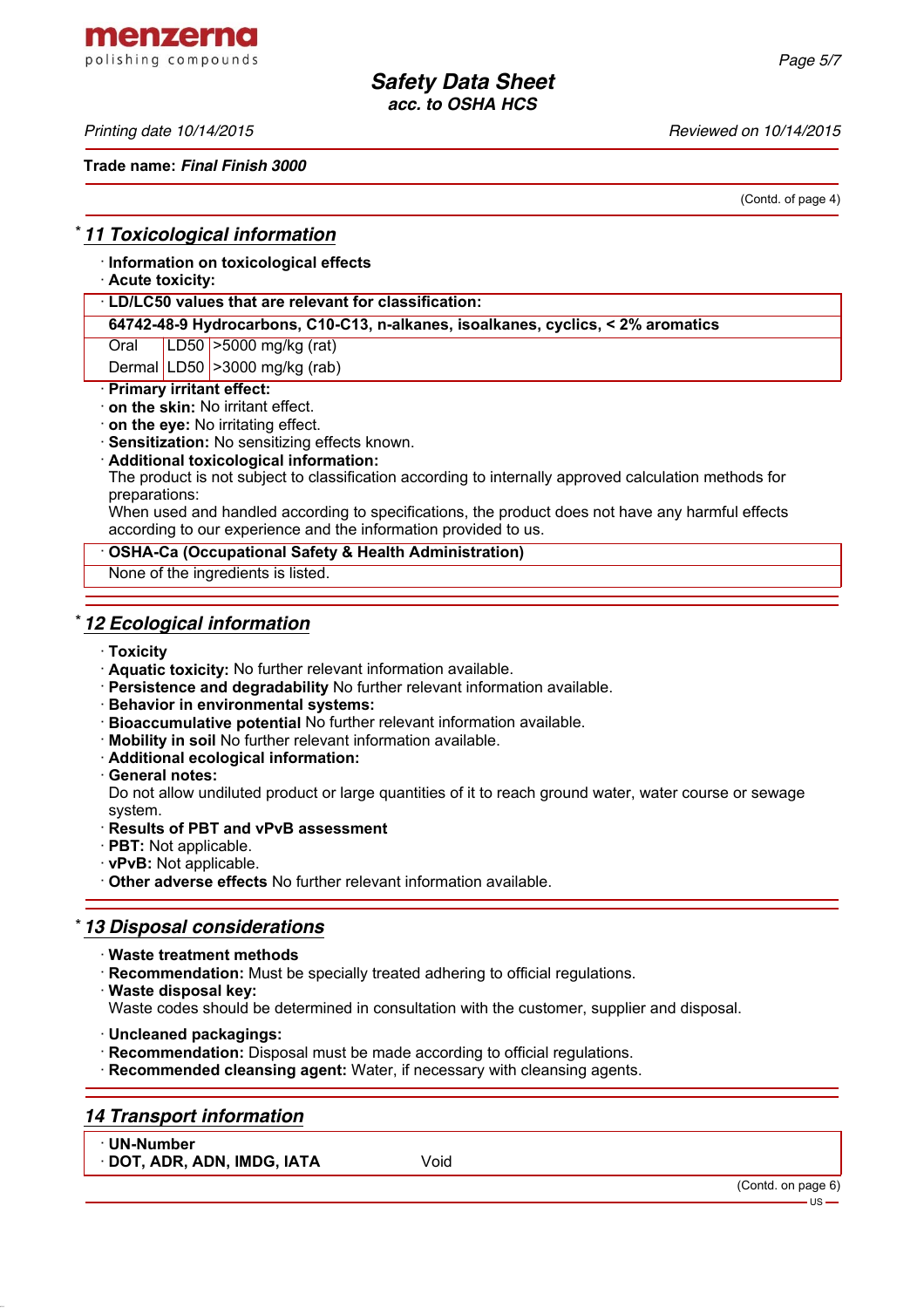menzerna polishing compounds

*Printing date 10/14/2015 Reviewed on 10/14/2015*

**Trade name:** *Final Finish 3000*

|                                                                                   |                 | (Contd. of page 5) |
|-----------------------------------------------------------------------------------|-----------------|--------------------|
| · UN proper shipping name<br>DOT, ADR, ADN, IMDG, IATA                            | Void            |                    |
| · Transport hazard class(es)                                                      |                 |                    |
| DOT, ADR, ADN, IMDG, IATA<br>· Class                                              | Void            |                    |
| · Packing group<br>· DOT, ADR, IMDG, IATA                                         | Void            |                    |
| <b>Environmental hazards:</b><br>· Marine pollutant:                              | No.             |                    |
| · Special precautions for user                                                    | Not applicable. |                    |
| Transport in bulk according to Annex II of<br><b>MARPOL73/78 and the IBC Code</b> | Not applicable. |                    |
| · UN "Model Regulation":                                                          | Void            |                    |
|                                                                                   |                 |                    |

# \* *15 Regulatory information*

| $\cdot$ Safety, health and environmental regulations/legislation specific for the substance or mixture<br>Regulation 1907/2006/EC, REACH concerning the Registration, Evaluation, Authorisation and Restriction |    |
|-----------------------------------------------------------------------------------------------------------------------------------------------------------------------------------------------------------------|----|
| of Chemicals.                                                                                                                                                                                                   |    |
| Regulation 453/2010/EU, REACH as amended.<br>Regulation 1272/2008/EC, on Classification, Labelling and Packaging of substances and mixtures.                                                                    |    |
| · Sara                                                                                                                                                                                                          |    |
| · Section 355 (extremely hazardous substances):                                                                                                                                                                 |    |
| None of the ingredients is listed.                                                                                                                                                                              |    |
| · Section 313 (Specific toxic chemical listings):                                                                                                                                                               |    |
| 1344-28-1 aluminium oxide                                                                                                                                                                                       |    |
| <b>TSCA (Toxic Substances Control Act):</b>                                                                                                                                                                     |    |
| All ingredients are listed.                                                                                                                                                                                     |    |
| · Proposition 65                                                                                                                                                                                                |    |
| Chemicals known to cause cancer:                                                                                                                                                                                |    |
| None of the ingredients is listed.                                                                                                                                                                              |    |
| Chemicals known to cause reproductive toxicity for females:                                                                                                                                                     |    |
| None of the ingredients is listed.                                                                                                                                                                              |    |
| Chemicals known to cause reproductive toxicity for males:                                                                                                                                                       |    |
| None of the ingredients is listed.                                                                                                                                                                              |    |
| Chemicals known to cause developmental toxicity:                                                                                                                                                                |    |
| None of the ingredients is listed.                                                                                                                                                                              |    |
| Carcinogenic categories                                                                                                                                                                                         |    |
| <b>EPA (Environmental Protection Agency)</b>                                                                                                                                                                    |    |
| None of the ingredients is listed.                                                                                                                                                                              |    |
| · TLV (Threshold Limit Value established by ACGIH)                                                                                                                                                              |    |
| 1344-28-1 aluminium oxide                                                                                                                                                                                       | A4 |
| · NIOSH-Ca (National Institute for Occupational Safety and Health)                                                                                                                                              |    |
| None of the ingredients is listed.                                                                                                                                                                              |    |